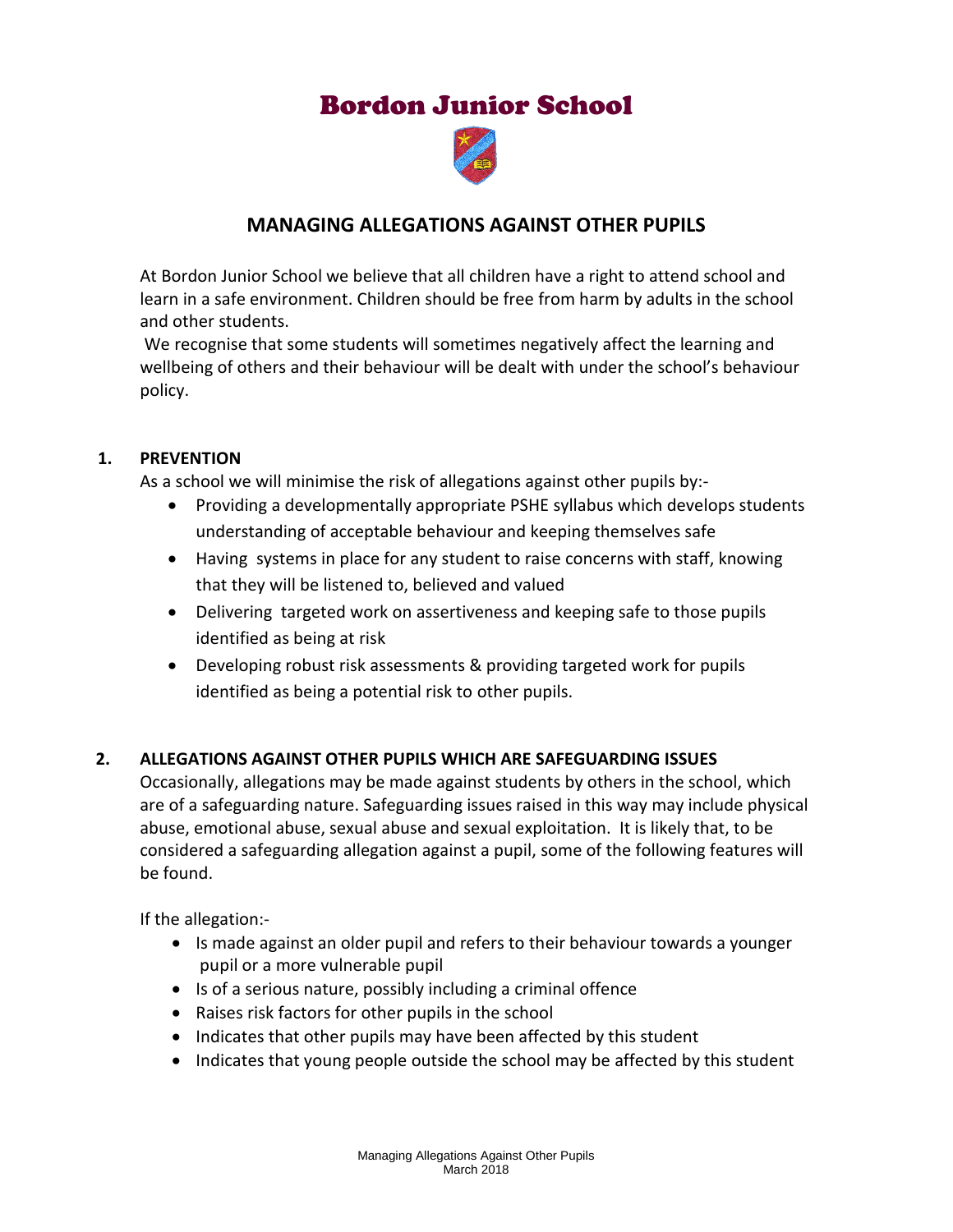#### **3. EXAMPLES OF SAFEGUARDING ISSUES AGAINST A STUDENT COULD INCLUDE:**

Physical Abuse

- Violence, particularly pre-planned
- Forcing others to use drugs or alcohol

#### Emotional Abuse

- Blackmail or extortion
- Threats and intimidation

#### Sexual Abuse

- Indecent exposure, indecent touching or serious sexual assaults
- Forcing others to watch pornography or take part in sexting

Sexual Exploitation

- Encouraging other children to engage in inappropriate sexual behaviour ( For example - having an older boyfriend/girlfriend, associating with unknown adults or other sexually exploited children, staying out overnight)
- Photographing or videoing other children performing indecent acts

### **4. PROCEDURE**

When an allegation is made by a pupil against another student, members of staff should consider whether the complaint raises a safeguarding concern. If there is a safeguarding concern the Designated Safeguarding Lead (DSL) should be informed.

- A factual record should be made of the allegation, but no attempt at this stage should be made to investigate the circumstances
- The DSL should contact the children's reception team (CRT) to discuss the case. The DSL will follow through the outcomes of the discussion and make a referral where appropriate
- If the allegation indicates that a potential criminal offence has taken place, CRT will refer the case to the multi-agency agency safeguarding hub where the police will become involved
- Parents, of both the student being complained about and the alleged victim, should be informed and kept updated on the progress of the referral
- The DSL will make a record of the concern, the discussion and any outcome and keep a copy in the files of both pupils' files
- It may be appropriate to exclude the pupil being complained about for a period of time according to the school's behaviour policy and procedures
- Where neither social services nor the police accept the complaint, a thorough school investigation should take place into the matter using the school's usual disciplinary procedures
- In situations where the school considers a safeguarding risk is present, a risk assessment should be prepared along with a preventative, supervision plan